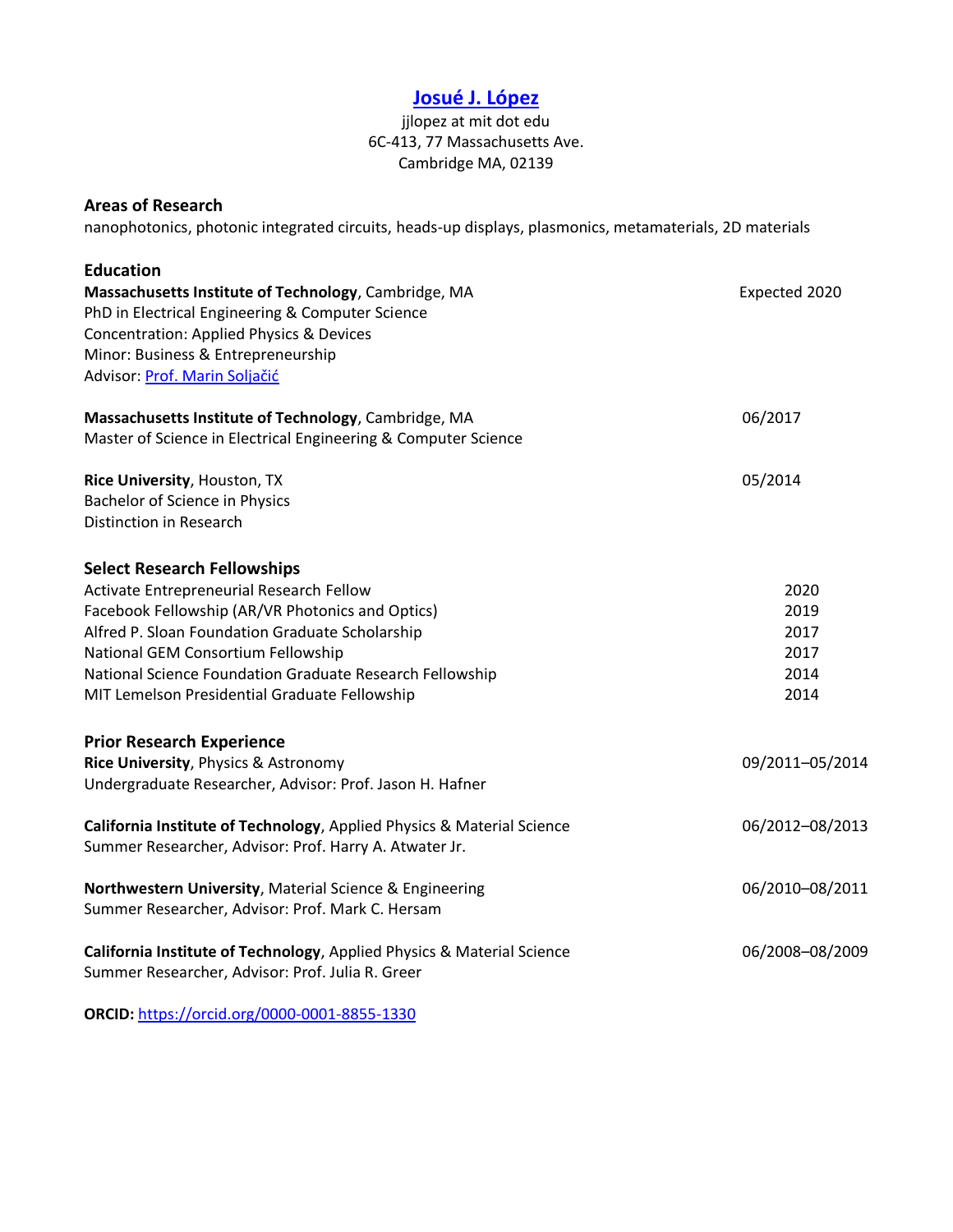### **Publications [\(Google Scholar Citations > 1200,](https://scholar.google.com/citations?user=T4eZdKYAAAAJ&hl=en) h-index = 11)**

- (14) **López, J. J.** et al. On-Chip Photonic Crystal Luneburg Lens for Wide Field-of-View LIDAR, *In Preparation*
- (13) **López, J. J.** et al. Planar-lens Enabled Beam Steering for Chip-scale LIDAR, *In Preparation*
- (12) **López, J. J.**; Ambrosio, A.; Dai, S.; Huynh, C.; Bell, D. C.; Lin, X.; Rivera, N.; Huang, S.; Ma, Q.; Eyhusen, S.; et al. Large Photothermal Effect in Sub-40 Nm H-BN Nanostructures Patterned Via High-Resolution Ion Beam. *Small* **2018**, *14* (22).
- (11) Qian, C.; Lin, X.; Yang, Y.; Gao, F.; Shen, Y.; **López, J. J.**; Kaminer, I.; Zhang, B.; Li, E.; Soljačić, M.; et al. Multifrequency Superscattering from Subwavelength Hyperbolic Structures. *ACS Photonics* **2018**, *5* (4), 1506– 1511.
- (10) Lin, X.; Yang, Y.; Rivera, N.; **López, J. J.**; Shen, Y.; Kaminer, I.; Chen, H.; Zhang, B.; Joannopoulos, J. D.; Soljačić, M. All-Angle Negative Refraction of Highly Squeezed Plasmon and Phonon Polaritons in Graphene– boron Nitride Heterostructures. *Proc. Natl. Acad. Sci.* **2017**, *114* (26), 6717–6721.
- (9) Kaminer, I.; Kooi, S. E.; Shiloh, R.; Zhen, B.; Shen, Y.; **López, J. J.**; Remez, R.; Skirlo, S. A.; Yang, Y.; Joannopoulos, J. D.; et al. Spectrally and Spatially Resolved Smith-Purcell Radiation in Plasmonic Crystals with Short-Range Disorder. *Phys. Rev. X* **2017**, *7* (1), 11003.
- (8) Lin, X.; Rivera, N.; **López, J. J.**; Kaminer, I.; Chen, H.; Soljačić, M. Tailoring the Energy Distribution and Loss of 2D Plasmons. *New J. Phys.* **2016**, *18* (10), 105007.
- (7) Kaminer, I.; Katan, Y. T.; Buljan, H.; Shen, Y.; Ilic, O.; **López, J. J.**; Wong, L. J.; Joannopoulos, J. D.; Soljačić, M. Efficient Plasmonic Emission by the Quantum Cerenkov Effect from Hot Carriers in Graphene. *Nat. Commun.* **2016**, *7*.
- (6) Regan, E. C.; Shen, Y.; **López, J. J.**; Hsu, C. W.; Zhen, B.; Joannopoulos, J. D.; Soljacic, M. Substrate-Independent Light Confinement in Bioinspired All-Dielectric Surface Resonantors. *ACS Photonics* **2016**.
- (5) Brar, V. W.; Jang, M. S.; Sherrott, M.; Kim, S.; **López, J. J.**; Kim, L. B.; Choi, M.; Atwater, H. Hybrid Surface-Phonon-Plasmon Polariton Modes in Graphene/Monolayer H-BN Heterostructures. *Nano Lett.* **2014**, *14* (7), 3876–3880.
- (4) Jang, M. S.; Brar, V. W.; Sherrott, M. C.; **López, J. J.**; Kim, L.; Kim, S.; Choi, M.; Atwater, H. A. Tunable Large Resonant Absorption in a Midinfrared Graphene Salisbury Screen. *Phys. Rev. B* **2014**, *90* (16), 165409.
- (3) Brar, V. W.; Jang, M. S.; Sherrott, M.; **López, J. J.**; Atwater, H. A. Highly Confined Tunable Mid-Infrared Plasmonics in Graphene Nanoresonators. *Nano Lett.* **2013**, *13* (6), 2541–2547.
- (2) Shastry, T. A.; Seo, J.-W. T.; **López, J. J.**; Arnold, H. N.; Kelter, J. Z.; Sangwan, V. K.; Lauhon, L. J.; Marks, T. J.; Hersam, M. C. Large-Area, Electronically Monodisperse, Aligned Single-Walled Carbon Nanotube Thin Films Fabricated by Evaporation-Driven Self-Assembly. *Small* **2013**, *9* (1), 45–51.
- (1) **López, J. J.**; Greer, F.; Greer, J. R. Enhanced Resistance of Single-Layer Graphene to Ion Bombardment. *J. Appl. Phys.* **2010**, *107* (10), 104326.

### **Invited Presentations**

"Novel photonics for optical beam steering and novel 3D fabrication toward complex metamaterials," *Division of Physics and Applied Physics*, Nanyang Technological University, July 2019, Singapore

"Planar-lens Enabled Beam Steering for Chip-scale LIDAR," *Conference on Lasers and Electro-Optics (CLEO)*, May 2018, San Jose, CA

"High-Resolution Ion Beam Patterning of 2D Materials," *MIT Lincoln Laboratory HLN Technical Seminar*, August 2016, Lexington, MA

"High-Resolution Ion Beam Patterning of 2D Materials," *New England Society for Microscopy Fall Meeting*, October 2016, Peabody, MA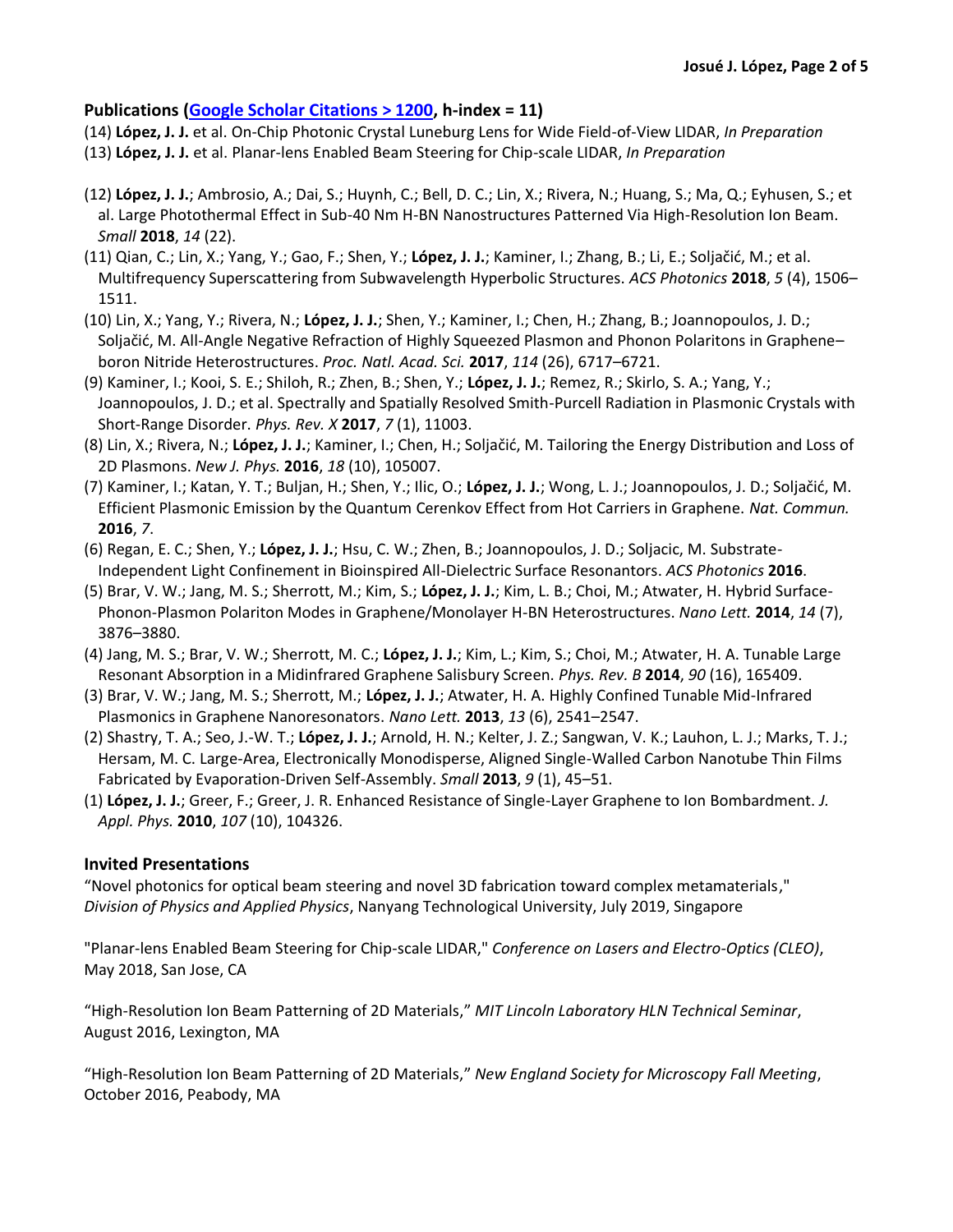### **Contributed Presentations**

"All-dielectric Materials Integration for Planar-lens-based Optical Beam Steering," *MRS Fall Meeting*, November 2018, Boston, MA

"Large Photo-Thermal Effect in Sub-40 nm h-BN Nanostructures Measured via SPM," *Optical Scanning Probe Microscopy of 2D Quantum Materials, Harvard University*, October 2018, Cambridge, MA

"Large Photo-Thermal Effect in Sub-40 nm h-BN Nanostructures Patterned via High-Resolution Ion Beam," *APS March Meeting,* March 2018, Los Angeles, CA

#### **Journals Refereed**

ACS Nano Letters, Optics Express, IEEE Photonics Journal, IEEE Journal of Selected Topics in Quantum Electronics

## **Academic Honors and Awards (Complete List)** Activate Fellowship (DARPA supported) 2020 Winner, Arizona State University Innovation Open 2020 Facebook Fellowship (AR/VR Photonics and Optics) 2019 1 st Place, MIT LL-ISN Solider Design Competition 2019 NextProf Nexus Selectee (UC Berkeley) 2018 Alfred P. Sloan Foundation PhD Scholarship 2017 National GEM Consortium Fellowship 2017 National Science Foundation Graduate Research Fellowship 2014 MIT Lemelson Presidential Graduate Fellowship 2014 Wagoner Foreign Study Scholarship, Rice University 2014 American Physical Society Minority Scholarship 2013 American Physical Society Minority Scholarship 2012 Gordon and Betty Moore Foundation Summer Research Fellowship 2012 Alliance/Merck Ciencia National Scholarship 2012 Mellon Mays Undergraduate Fellowship 2012 Math, Engineering, and Science Achievement Transfer Scholarship, State of California 2010 Kavli Nanoscience Institute Research Scholarship, California Institute of Technology 2009 Kavli Nanoscience Institute Research Scholarship, California Institute of Technology 2008 **Mentees**

| Amel Amin Elfadil, MIT, undergraduate researcher                                                                                                                                                                      | 07/2019-Present<br>09/2019-05/2020<br>04/2016-12/2016<br>02/2016-05/2016<br>04/2015-08/2016 |                                             |      |
|-----------------------------------------------------------------------------------------------------------------------------------------------------------------------------------------------------------------------|---------------------------------------------------------------------------------------------|---------------------------------------------|------|
| Yong Hui Lim, MIT, undergraduate researcher<br>Neil Aggarwal, MIT, undergraduate researcher<br>Priya Kikani, MIT, undergraduate researcher<br>Chad Auginash, University of Minnesota Duluth, undergraduate researcher |                                                                                             |                                             |      |
|                                                                                                                                                                                                                       |                                                                                             | <b>Service Honors and Awards</b>            |      |
|                                                                                                                                                                                                                       |                                                                                             | MIT Mens et Manus Award                     | 2020 |
|                                                                                                                                                                                                                       |                                                                                             | MIT Martin Luther King Jr. Leadership Award | 2018 |
| MIT Unsung Hero Award                                                                                                                                                                                                 | 2017                                                                                        |                                             |      |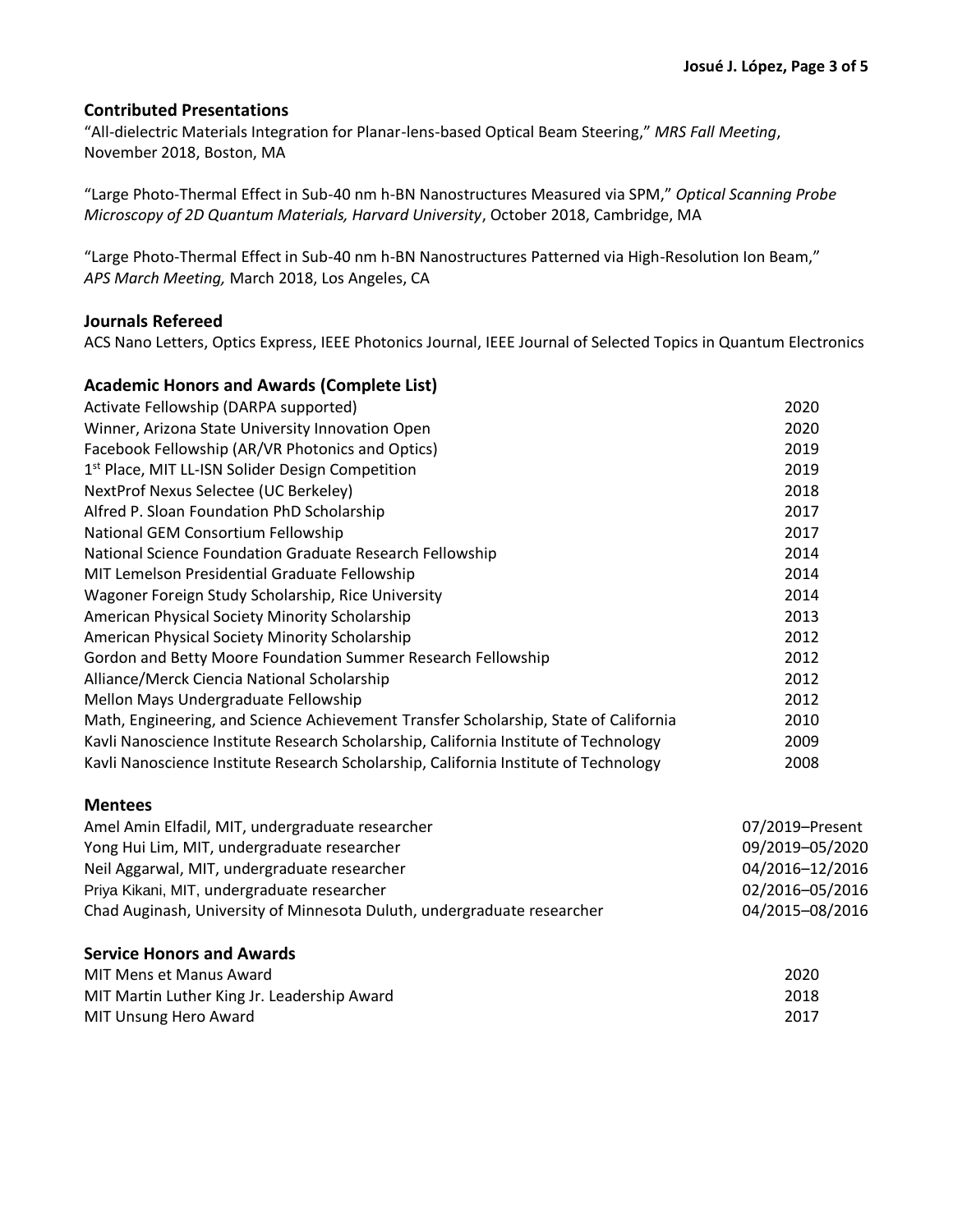### **Select Diversity, Equity, and Inclusion Service**

**Massachusetts Institute of Technology**, Cambridge, MA. 01/2018–Present

*Member, MIT Academic Council Working Group* 

- Lead author of letter to the President and Academic Council on improving institute-wide DEI strategic plan
- Lead author of a memo regarding DEI improvements to the newly formed MIT College of Computing.
- Lead author of a memo regarding improvements to the search process for the MIT Chief Diversity Officer.
- Held one-on-one strategic meetings with the Provost regarding DEI benchmarking and strategic planning.
- Worked with the Vice-President, Vice-Chancellor, General Counsel, Chief Diversity Officer, and Dean for Student Life on institutional strategy regarding DEI initiatives within the Institute.